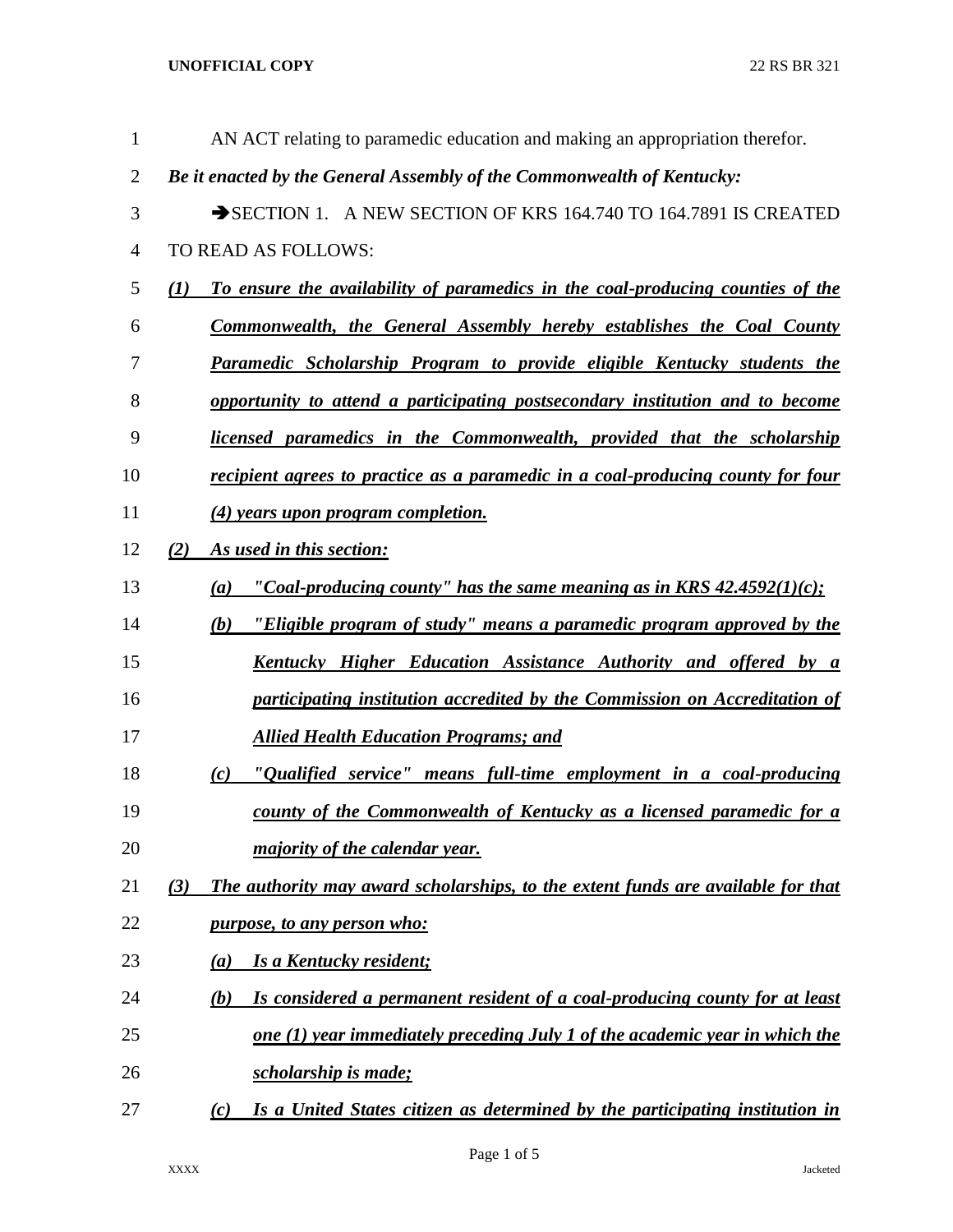| 1              |     |     | accordance with criteria established by the Council on Postsecondary           |
|----------------|-----|-----|--------------------------------------------------------------------------------|
| $\overline{2}$ |     |     | <b>Education for the purposes of admission and tuition assessment;</b>         |
| 3              |     | (d) | Is enrolled or accepted for enrollment in an eligible program of study at a    |
| 4              |     |     | <i>participating institution on a full-time basis;</i>                         |
| 5              |     | (e) | Agrees to render four (4) years of qualified service in a coal-producing       |
| 6              |     |     | county of the Commonwealth upon program completion; and                        |
| 7              |     | (f) | Agrees to sign a promissory note as evidence of the scholarship awarded        |
| 8              |     |     | and the obligation to repay the scholarship amount or render paramedic         |
| 9              |     |     | service as agreed in lieu of payment.                                          |
| 10             | (4) | (a) | Notwithstanding KRS 164.753(3), the amount of the scholarship shall not        |
| 11             |     |     | exceed one hundred percent (100%) of the in-state tuition and fees required    |
| 12             |     |     | for participation in the eligible program of study at a participating          |
| 13             |     |     | institution. The authority shall establish, by administrative regulation, a    |
| 14             |     |     | procedure for awarding scholarships should funding be insufficient to          |
| 15             |     |     | <i>award scholarships to all eligible students. The authority may also, by</i> |
| 16             |     |     | administrative regulation, establish scholarship amounts based on              |
| 17             |     |     | demonstration of initial financial need by eligible students.                  |
| 18             |     | (b) | The actual amount of the scholarship awarded to each eligible student by       |
| 19             |     |     | the authority for each semester shall be based on the amount of funds          |
| 20             |     |     | available and the criteria established under paragraph (a) of this             |
| 21             |     |     | subsection.                                                                    |
| 22             | (5) | (a) | The authority shall require each student receiving a scholarship to execute    |
| 23             |     |     | a promissory note as evidence of the obligation.                               |
| 24             |     | (b) | The recipient shall render four (4) years of qualified service in a coal-      |
| 25             |     |     | producing county upon completion of a paramedic program. Upon                  |
| 26             |     |     | completion of four (4) years of qualified service in a coal-producing county,  |
| 27             |     |     | the authority shall cancel all promissory notes.                               |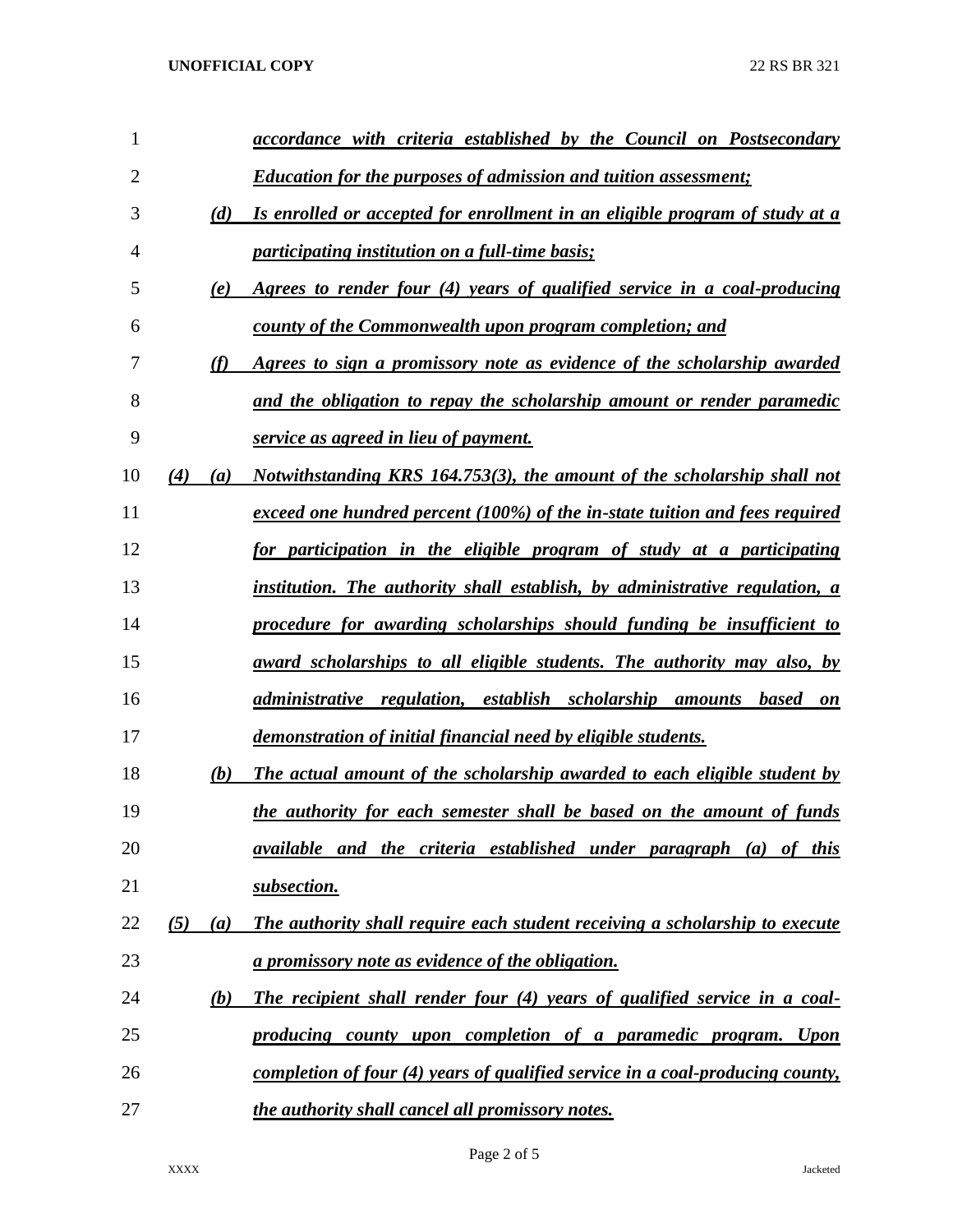## **UNOFFICIAL COPY** 22 RS BR 321

| 1  | If a recipient fails to complete an eligible program of study, or fails to<br>(c)              |
|----|------------------------------------------------------------------------------------------------|
| 2  | <u>render service as a paramedic as agreed in this subsection, the recipient</u>               |
| 3  | shall be liable for the total repayment of the sum of all outstanding                          |
| 4  | <i><u><b>promissory notes and accrued interest.</b></u></i>                                    |
| 5  | Any person who is in default on any obligation to the authority under any<br>(6)               |
| 6  | program administered by the authority under KRS 164.740 to 164.785 shall not                   |
| 7  | be awarded a scholarship or have a promissory note canceled until all financial                |
| 8  | obligations to the authority are satisfied, except that ineligibility for this reason          |
| 9  | may be waived by the authority for cause.                                                      |
| 10 | A repayment obligation imposed by this section shall not be voidable by reason of<br>(7)       |
| 11 | the age of the recipient at the time of executing the promissory note.                         |
| 12 | (8)<br><b>Failure to meet repayment obligations imposed by this section shall be cause for</b> |
| 13 | the revocation of the scholarship recipient's paramedic license, subject to the                |
| 14 | procedures set forth in KRS Chapter 311.                                                       |
| 15 | Notwithstanding KRS 164.753(3), the authority shall establish by administrative<br>(9)         |
| 16 | regulation procedures for the administration of this program, including but not                |
| 17 | limited to the execution of appropriate contracts and promissory notes,                        |
| 18 | cancellation of obligations, the rate of repayment, and deferment of repayment of              |
| 19 | outstanding debt.                                                                              |
| 20 | Notwithstanding any other statute to the contrary, the maximum interest rate<br>(10)           |
| 21 | applicable to repayment of a promissory note under this section shall be twelve                |
| 22 | percent (12%) per annum, except that if a judgment is rendered to recover                      |
| 23 | payment, the judgment shall bear interest at the rate of five percent (5%) greater             |
| 24 | than the rate actually charged on the promissory note.                                         |
| 25 | The coal county paramedic scholarship fund is hereby created as a<br>(11)<br>(a)               |
| 26 | revolving fund in the State Treasury to be administered by the authority for                   |
| 27 | the purpose of providing scholarships to qualifying students studying to be a                  |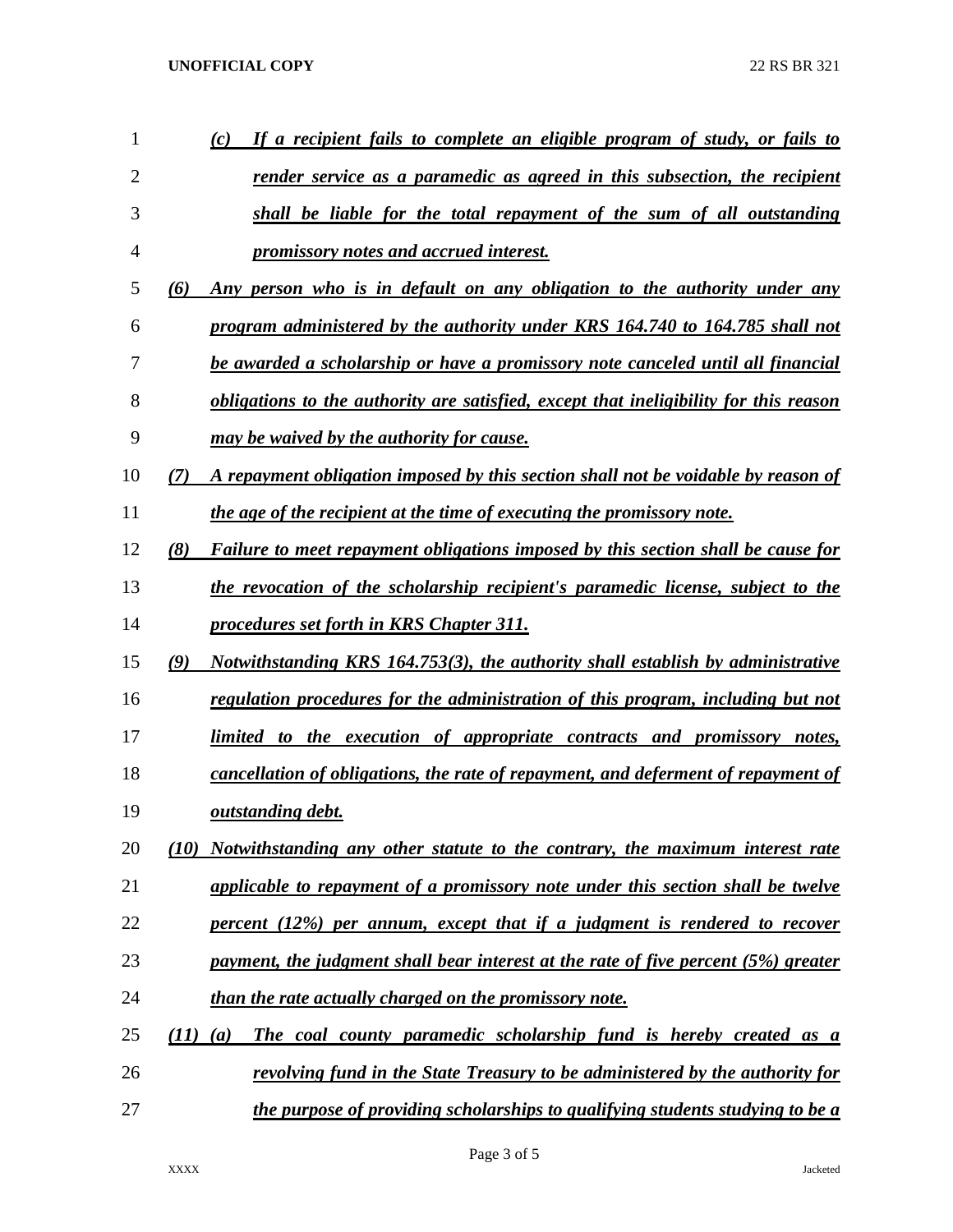| 1  |     | paramedic in schools in the Commonwealth.                                             |
|----|-----|---------------------------------------------------------------------------------------|
| 2  | (b) | The fund shall consist of amounts transferred from coal severance tax                 |
| 3  |     | <u>receipts as provided in paragraph (c) of this subsection and any other</u>         |
| 4  |     | proceeds from grants, contributions, appropriations, or other moneys made             |
| 5  |     | <i>available for the fund.</i>                                                        |
| 6  | (c) | Receipts from the coal severance tax levied under KRS 143.020 shall<br>$\mathbf{I}$ . |
| 7  |     | be transferred to the fund on an annual basis in an amount not to                     |
| 8  |     | exceed the lesser of:                                                                 |
| 9  |     | One percent $(1\%)$ of the total annual coal severance tax revenues<br>a.             |
| 10 |     | collected under KRS 143.020; or                                                       |
| 11 |     | The amount necessary to provide full funding for all students<br>$\bm{b}$ .           |
| 12 |     | who qualify for a scholarship under this section, considering all                     |
| 13 |     | other resources available.                                                            |
| 14 |     | <b>Transfers required by subparagraph 1. of this paragraph shall be</b><br>2.         |
| 15 |     | made as follows:                                                                      |
| 16 |     | <b>On or before August 1 of each year, sixty-five percent (65%) of</b><br>а.          |
| 17 |     | the amount of funding provided for in this paragraph shall be                         |
| 18 |     | transferred to the fund; and                                                          |
| 19 |     | <b>The remaining thirty-five percent (35%) shall be transferred on</b><br>b.          |
| 20 |     | or before December 1 of each year.                                                    |
| 21 |     | The amount transferred shall be based upon the prevailing<br><u>3.</u><br>а.          |
| 22 |     | revenue estimate for coal severance tax receipts at the time each                     |
| 23 |     | transfer is made.                                                                     |
| 24 |     | If the amount of actual coal severance tax receipts is less than<br>$\bm{b}$ .        |
| 25 |     | the prevailing revenue estimate for the year, the next August 1                       |
| 26 |     | payment shall be reduced by the difference between the two (2)                        |
| 27 |     | amounts.                                                                              |